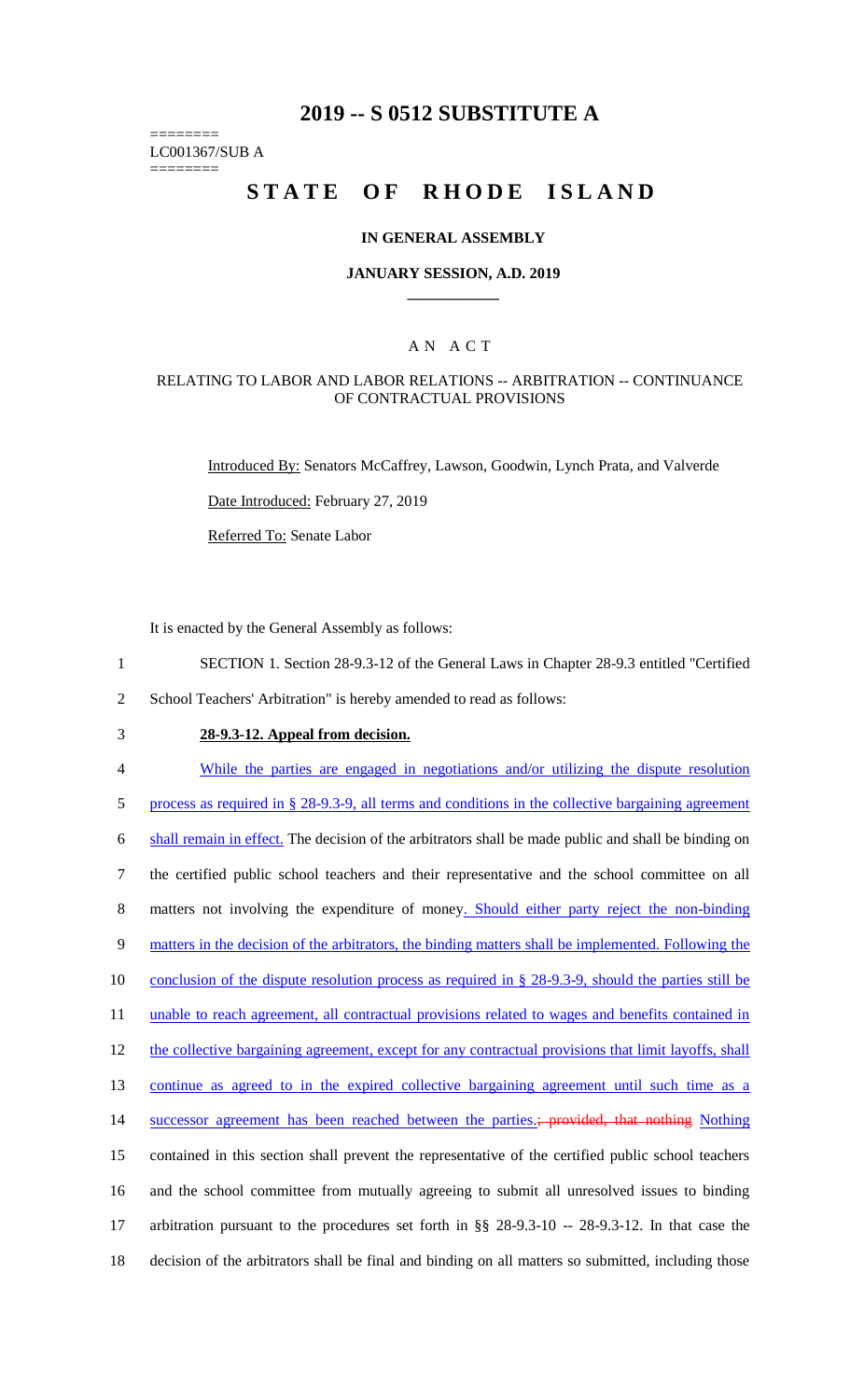involving the expenditure of money, and cannot be appealed except on the ground that the decision was procured by fraud or that it violates the law, in which case appeals shall be to the superior court. The school committee shall within three (3) days after it receives the decision send a true copy of the decision by certified or registered mail postage prepaid to the department or agency which appropriates money for the operation of the schools in the city, town, or regional school district involved, if decision involves the expenditure of money.

- SECTION 2. Section 28-9.4-13 of the General Laws in Chapter 28-9.4 entitled "Municipal Employees' Arbitration" is hereby amended to read as follows:
- 

### **28-9.4-13. Appeal from decision.**

 (a) While the parties are engaged in negotiations and/or utilizing the dispute resolution 11 process as required in § 28-9.4-10, all terms and conditions in the collective bargaining agreement shall remain in effect. The decision of the arbitrators shall be made public and shall be binding upon the municipal employees in the appropriate bargaining unit and their representative and the 14 municipal employer on all matters not involving the expenditure of money. **Should either party** 15 reject the non-binding matters in the decision of the arbitrators, the binding matters shall be 16 implemented. Following the conclusion of the dispute resolution process as required in § 28-9.4-17 10, should the parties still be unable to reach agreement, all contractual provisions related to 18 wages and benefits contained in the collective bargaining agreement, except for any contractual provisions that limit layoffs, shall continue as agreed to in the expired collective bargaining 20 agreement until such time as a successor agreement has been reached between the parties. (b) The decision of the arbitrators shall be final and cannot be appealed except on the ground that the decision was procured by fraud or that it violates the law, in which case appeals shall be to the superior court. (c) The municipal employer shall within three (3) days after it receives the decision send a true copy of the decision by certified or registered mail postage prepaid to the department or agency of the municipal employer responsible for the preparation of the budget and to the agency

 of the municipal employer which appropriates money for the operation of the particular municipal function or service in the city, town, or regional school district involved, if the decision involves the expenditure of money.

SECTION 3. This act shall take effect upon passage.

#### ======== LC001367/SUB A ========